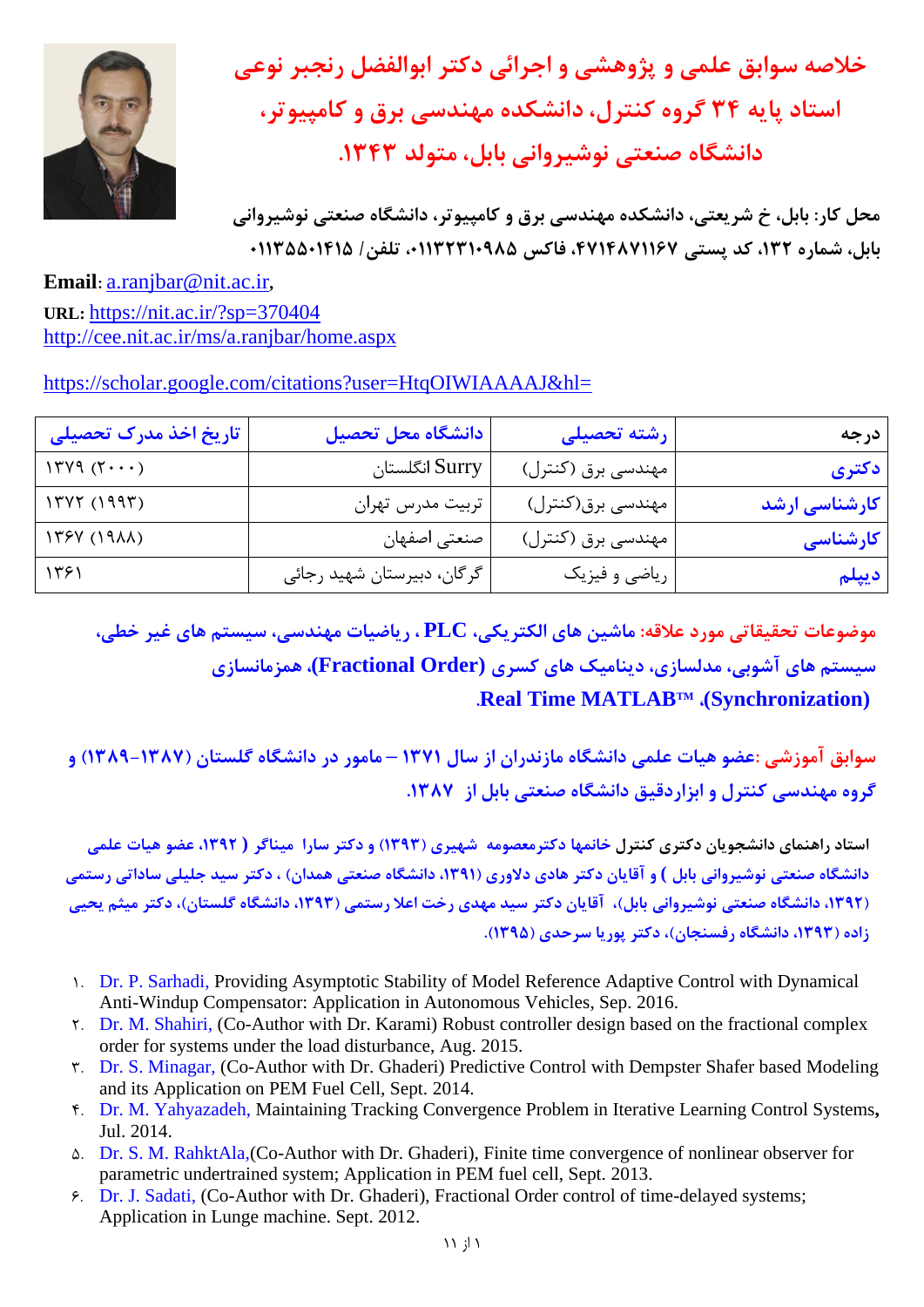7. Dr. H. Delavari, (Co-Author with Dr. Ghaderi), Design of a fractional order controller for a robot manipulator. Sept. 2011.

**تدریس در دوره دکتری: کنترل مقاوم، کنترل غیرخطي، کنترل چند متغیره، کنترل تطبیقي، سیستم های ابعاد وسیع.**

**تدریس در دوره کارشناسي ارشد و دکتری: دروس کنترل مدرن، کنترل دیجیتال، کنترل مقاوم، کنترل غیرخطي. کنترل تطبیقي، ریاضیات مهندسي پیشرفته.**

**استاد راهنمای حدود 50 نفر از دانشجویان ارشد کنترل و قدرت**

**تدریس در دوره کارشناسي: ریاضیات مهندسي، سیستم های کنترل خطي، کنترل صنعتي، کنترل دیجیتال، اندازه گیری الكتریكي، محاسبات عددی، ...**

**الف : عضویت درانجمنها:**

**.1 عضو هیات ممیزه دوره های سوم و چهارم دانشگاه صنعتي نوشیرواني بابل )-1395تاکنون(.**

**.2 موسس و عضو گروه پژوهشي پست های فشار قوی )-1383تاکنون(**

**.3 مدیر گروه پژوهشي سیستم های هوشمند <sup>1385</sup> - ( تا کنون( و عضو پست های فشار قوی )1394-1384(، پیل سوختي ) 1384 تاکنون(.** 

**.4 عضو انجمن آموزش عالي ایران )1387(، و انجمن فناوری اطالعات )IKT( )1391).**

**.5 نماینده وزیر علوم، تحقیقات و فناوری در هیات امنا موسسه آموزش عالي غیر دولتي-غیرانتفاعي حكیم جرجاني، گرگان )از تیر ماه 1388(**

**.6 نماینده وزیر علوم، تحقیقات و فناوری در هیات امنا موسسه آموزش عالي غیر دولتي-غیرانتفاعي المعي گرگاني، گرگان )از تیر ماه 1388(**

**.7 عضو هیات امنا موسسه آموزش عالي عیر دولتي-غیرانتفاعي آمل-آمل )از فروردین 1388(، و گلستان )فروردین 1397 تاکنون(**

**.8 عضو هیات موسس موسسه آموزش عالي غیر دولتي- غیر انتفاعي آمل-آمل )1385(**

**ب : سوابق صنعتي:** 

- **.1 فرصت مطالعاتي در دانشگاه تورنتو، کانادا )2017(.**
- **.2 عضو تیم طراحي و ساخت پیل سوختي یک کیلووات )1389-1384(.**
- **.3 عضو شورای پژوهشي اداره کل سازمان فني و حرفه ای استان مازندران )1387-1382(**
	- **.4 عضو کمیته برق شورای پژوهشي ادره کل گاز استان مازندران )1385(**

**ج : سوابق اجرائي:**

- **.1 عضو هیات تحریریه مجله رایانش نرم و فناوری اطالعات - دانشگاه صنعتي نوشیرواني )1397(**
	- **.2 معاونت دانشجوی و فرهنگي دانشگاه صنعتي نوشیرواني بابل )1396-1393(.**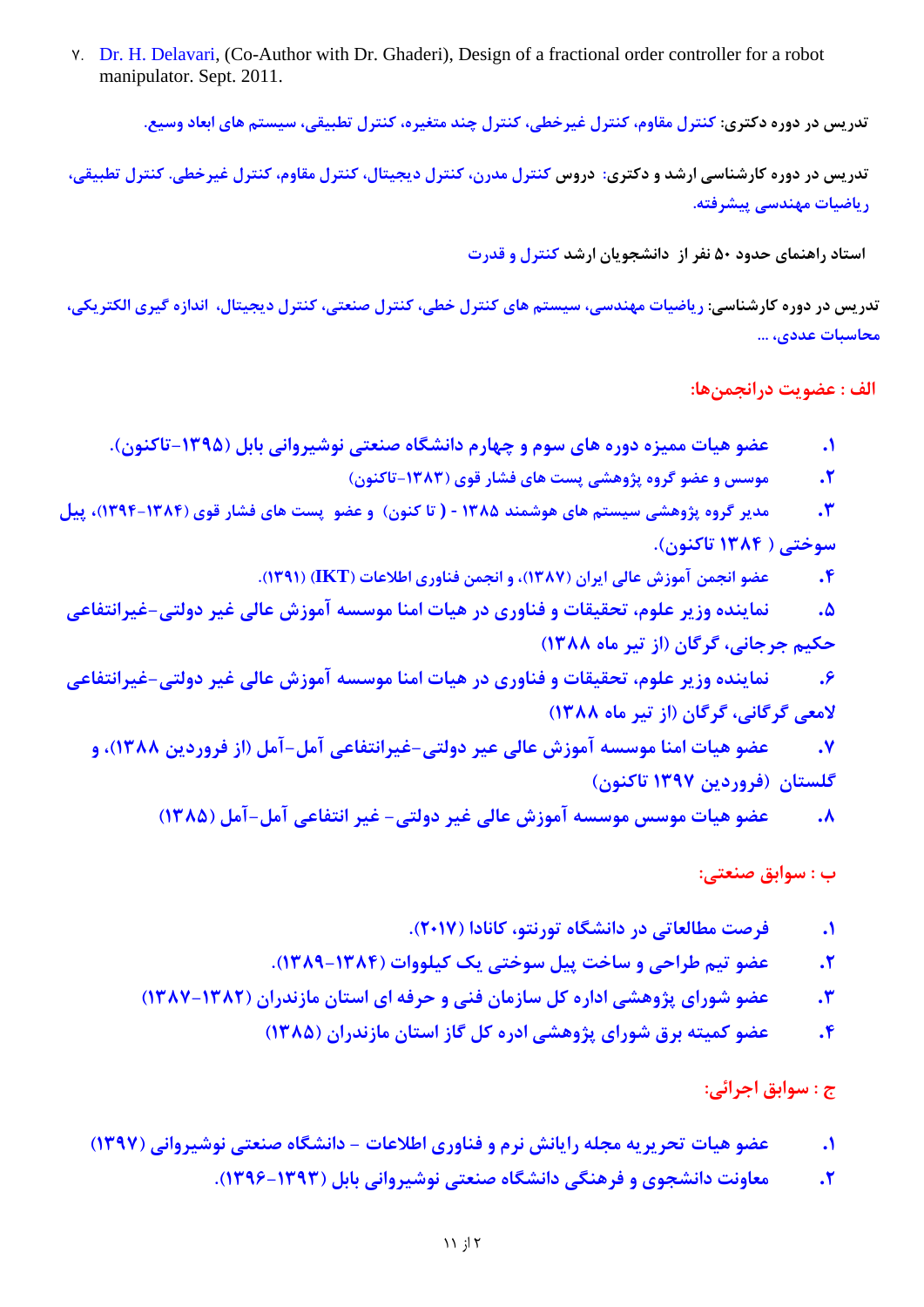**.3 سرپرست دانشگاه گلستان )تیر ماه -87مردادماه 1389(**

**.4 مسئول راه اندازی پارک فناوری استان گلستان )تیر ماه -87مردادماه 1389(**

- **.5 معاون اداری و مالي دانشگاه صنعتي نوشرواني بابل )تیرماه -86تیرماه 87(**
	- **.6 معاون اداری و مالي دانشگاه مازندران )شهریور-83اردیبهشت 86(**
		- **.7 مدیرگروه آموزشي مهندسي برق )خرداد -81 شهریور 83(**
- **.8 مدیرکل امور دانشجویان شاهد و ایثارگر دانشگاه مازندران )آبان -71اذر 75(**
	- **.9 راه انداز دوره دکتری مهندسي برق کنترل 1384 ومهندسي برق 1385**
		- **.10 راه انداز دوره فوق لیسانس مهندسي برق کنترل 1385**
		- **.11 راه انداز و مدیر گروه پژوهشي سیستم های هوشمند )1388-1385(**

**ه : سخنراني در کنفرانس های بین المللي** 

- **Banf, Canada, 2000. .1**
- **Dunguha Univ., Shanghai, China, 2007. .2**
	-
	- **Ankara, Turkey, 2008 .3 Kalmekia, Russia, 2009. .4**

**ه :قسمتي از مقاالت منتشره:**

- 1. N Zendehdel, SJ Sadati, **A Ranjbar N.**, Adaptive Robust Control for Trajectory Tracking of Autonomous underwater Vehicles on Horizontal Plane, DOI: 10.22044/JADM.2018.6787.1795, Journal of AI and Data Mining, In Press.
- 2. SS Mohseni, MJ Yazdanpanah, **AR Noei**, Model Reduction of Nonlinear Systems by Trajectory Piecewise Linear Based on Output-Weighting Models: A Balanced-Truncation Methodology, Iranian Journal of Science and Technology, Transactions of Electrical Engineering, doi.org/10.1007/s40998- 018-0058-4, June 2018, Volume 42, [Issue](https://link.springer.com/journal/40998/42/2/page/1) 2, pp 195–206.
- 3. SS Mohseni, MJ Yazdanpanah, **AR Noei**, Model order reduction of nonlinear models based on decoupled multi-model via trajectory piecewise linearization, [International Journal of Control,](https://link.springer.com/journal/12555)  [Automation and Systems,](https://link.springer.com/journal/12555) doi.org/10.1007/s12555-016-0536-2., October 2017, Volume 15, [Issue](https://link.springer.com/journal/12555/15/5/page/1) 5, pp 2088–2098
- 4. IMAN GHASEMI BISHE, **A. Ranjbar N.**, Seyed Jalil Sadati Rostami, Sliding mode based fractionalorder iterative learning control for a nonlinear robot manipulator with bounded disturbance, TRANSACTIONS OF THE INSTITUTE OF MEASUREMENT AND CONTROL, 40: 49 - 60, 2018.
- 5. Azadeh Ahifar, **A. Ranjbar N.**, Zahra Rahmani, Terminal synergetic design of a nonlinear robot manipulator in the presence of disturbances, COMPEL-THE INTERNATIONAL JOURNAL FOR COMPUTATION AND MATHEMATICS IN ELECTRICAL AND ELECTRONIC ENGINEERING, 37, 208 - 223, 2018.
- 6. Sepideh Esapour, **Abolfazl Ranjbar Noei,** Seyed Jalil Sadati Rostami, Adaptive Wavelet Neural Network Tracking Control of a Single-link Robot Arm with Backlash Input, [Modares Mechanical Engineering](http://journals.modares.ac.ir/browse.php?mag_id=1111&slc_lang=en&sid=15)  [2018, 18\(8\): 37-44,](http://journals.modares.ac.ir/browse.php?mag_id=1111&slc_lang=en&sid=15) In Persian.
- 7. IMAN GHASEMI BISHE, **A. Ranjbar N.**, Seyed Jalil Sadati Rostami, INTELLIGENT FRACTIONAL ORDER ITERATIVE LEARNING CONTROL USING FEEDBACK LINEARIZATION FOR A SINGLE0LINK ROBOT, IIUM engineering journal, 18: 155 - 176, 2017.
- 8. Pouria Sarhadi, **A. Ranjbar N.**, Ali Reza Khosravi, Model reference adaptive autopilot with antiwindup compensator for an autonomous underwater vehicle Design and hardware in the loop implementation results, APPLIED OCEAN RESEARCH, 62: 27 - 36, 2017.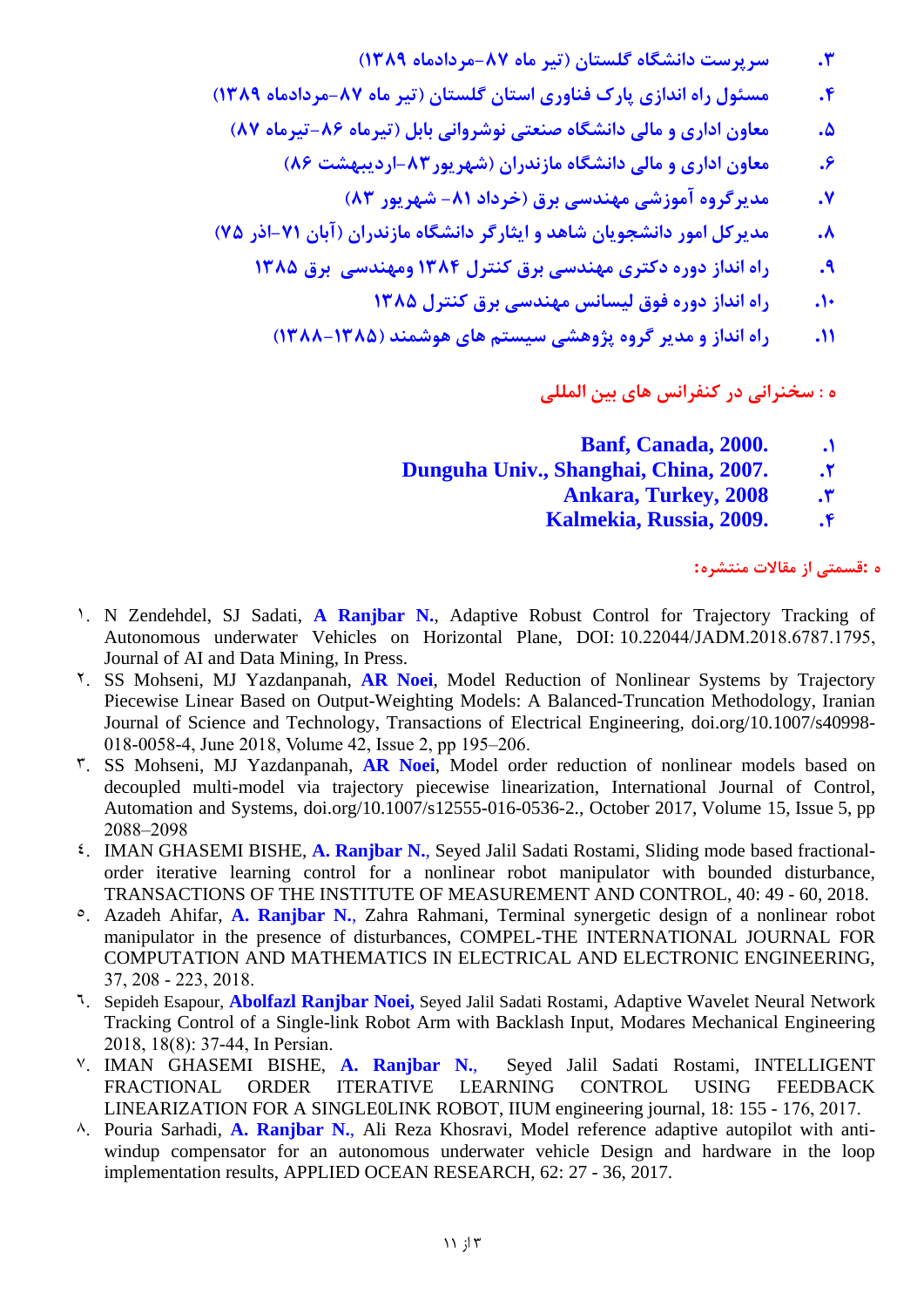- 9. M. Shahiri, **A. Ranjbar N.**, R. Ghaderi, M. Karami, New Tuning Design Schemes of Fractional Complex Order PI Controller, Nonlinear Dynamics, Nonlinear Dynamics, DOI: 10.1007/s11071-016- 2608-5, 84: 1813 - 1835, 2016.
- 10. Pouria Sarhadi, **A. Ranjbar N.**, Ali Reza Khosravi, Model reference adaptive PID control with antiwindup compensator for an autonomous underwater vehicle, ROBOTICS AND AUTONOMOUS SYSTEMS, 83: 87 - 93, 2016.
- 11. Pouria Sarhadi, **A. Ranjbar N.**, Ali Reza Khosravi, Adaptive integral feedback controller for pitch and yaw channels of an AUV with actuator saturations, ISA TRANSACTIONS, 65: 284 - 295, 2016.
- 12. **A. Ranjbar N.,** H. Kholerdi, A.**,** Chaotification and fuzzy PI control of three-phase induction machine using synchronization approach, (DOI: 10.1016/j.chaos.2016.06.025) Chaos, Solitons & Fractals, vol. 91, pp. 443-451, 2016.
- 13. . Pouria Sarhadi, **Abolfazl Ranjbar,** Alireza Khosravi, Model reference adaptive PID control with antiwindup compensator for an autonomous underwater vehicle, Robotics and Autonomous Systems, No. 83, pp. 87–93. 2016.
- 14. Pouria Sarhadi, **Abolfazl Ranjbar,** Alireza Khosravi, Adaptive mu-modification control for a nonlinear autonomous underwater vehicle in the presence of actuator, International Journal of Dynamics and Control, DOI: /s0253-016-40435, Jul. 2016.
- 15. Pouria Sarhadi, **Abolfazl Ranjbar,** Alireza Khosravi, Adaptive integral feedback controller for pitch and yaw channels of an AUV with actuator saturations, DOI: [https://doi.org/10.1016/j.isatra.2016.08.002,](https://doi.org/10.1016/j.isatra.2016.08.002) ISA Transaction, [Volume 65,](https://www.sciencedirect.com/science/journal/00190578/65/supp/C) November 2016, Pages 284-295.
- 16. M. Shahiri, **A. Ranjbar**, R. Ghaderi, M. Karami, New Tuning Design Schemes of Fractional Complex Order PI Controller, Nonlinear Dynamics, Nonlinear Dynamics, DOI: 10.1007/s11071-016-2608-5, 2016.
- 17. S. S. Mohseni, M. J. Yazdanpanah, **A. Ranjbar N.**, New strategies in model order reduction of trajectory piecewise‐linear models. International Journal of Numerical Modelling: Electronic Networks, Devices and Fields. 2015.
- 18. M. Shahiri, **A. Ranjbar**, R. Ghaderi, M. Karami, Robust control of nonlinear PEMFC against uncertainty using fractional complex order control, Nonlinear Dynamics, Vol. 80, Issue 18, 2015.
- 19. M. Shahiri, **A. Ranjbar**, M. Karami, R. Ghaderi, Tuning Method for Fractional Complex Order Controller Using Standardized k-chart: Application to PEMFC Control, Asian Journal of Control, Vol. 14, No. 4, 2015.
- 20. M. Yahyazadeh, **A. Ranjbar N.,** R. Ghaderi, High Performance Tracking of High-Speed Supercavitating Vehicles Using Novel Robust Monotone Parameter-Optimal, Robotica, Vol. 33, Issue 8, 2015.
- 21. S. M. Rakhtala, **A. Ranjbar,** R.Ghaderi**,** E. Usai, Control of oxygen excess ratio in PEM fuel cell system using high-order sliding mode controller and observer, Turkish Journal of Electrical Engineering And Computer Science, Vol. 23, Issue 1, 2015.
- 22. S. M.Rakhtala, **A. Ranjbar,** R.Ghaderi**,** E. Usai, Design of finite-time High Order Sliding Mode Control State Observer: A Practical Insight to PEM Fuel Cell Systems, of Process Control, Vol. 24, Issue 1, 2014.
- 23. R. Ahmadi, A. Sheikholeslami, A. Nabavi Niaki and **A. Ranjbar**, Dynamic participation of doubly fed induction generators in multi-control area load frequency control, International Transactions on Electrical Energy Systems, 2014.
- 24. S. Minagar, **A. Ranjbar**, R. Ghaderi, A new switching method for multiple model predictive control based on Dempster-Shafer theory of evidence, Trends in Applied Sciences Research, Vol. 6, No. 1, 2014.
- 25. M. Behroozifar, S. A. Yousefi, **A. Ranjbar N**., Numerical Solution of Optimal Control of Timevarying Singular Systems via Operational Matrices, International Journal of Engineering, Vol. 27, No. 4, 2014.
- 26. S. M. Rakhtala, **A. Ranjbar,** R. Ghaderi**,** Systematic Approach to Design a Finite Time Convergent Differentiator in Second Order Sliding Mode Controller, International Journal of Engineering, Vol. 26, No. 11, 2013.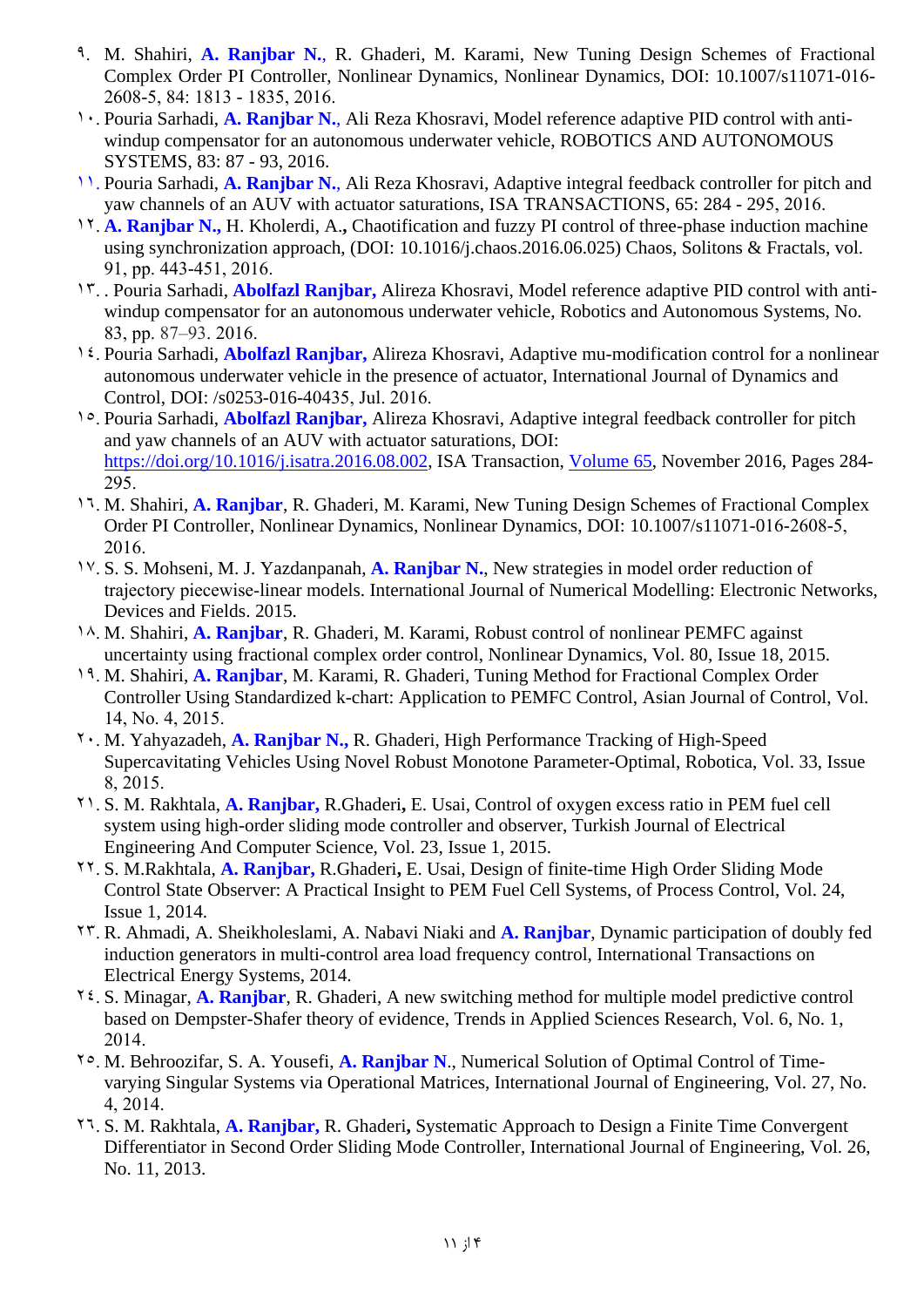- 27. M. Yahyazadeh, **A. Ranjbar N.,** Perfect Tracking of Supercavitating Non-minimum Phase Vehicles Using a New Robust and Adaptive Parameter-optimal Iterative Learning Control, International Journal of Engineering, Vol. 27, No. 8, 2014.
- 28. P. Sarhadi, **A. Ranjbar,** A. Khosravi, L<sup>1</sup> adaptive pitch control of an autonomous underwater vehicle, International Journal of Intelligent Unmanned Systems, Vol. 2, Issue 2, 2014.
- 29. E. Salahshour, **A. Ranjbar,** M. Malekzadeh, A Computerized and On-line Super Twisting Speed Control of Alternating Current Asynchronous Machine Using Omron V1000® Drive, Journal of Engineering and Technology, Vol. 4, Issue 1, 2014.
- 30. M. Malekzadeh, A. Khosravi, **A. Ranjbar**, R.Ghaderi**,** Application of Adaptive Neural Network Observer in Chaotic Systems, International Journal of Intelligent Systems and Applications, Vol. 6, No. 2, 2014.
- 31. M. Malekzadeh, A. Khosravi, **A. Ranjbar**, R.Ghaderi, Application of the Rise Feedback Control in Chaotic Systems, International Journal of Intelligent Systems and Applications, Vol. 6, No. 5, 2014.
- 32. S. Yazdanzad, A. Khosravi, **A. Ranjbar N.**, A. Alfi, Combined NN/RISE-based Asymptotic Tracking Control of a 3 DOF Robot Manipulator, Journal of Intelligent Automation Systems, 2014.
- 33. S. Yazdanzad, A. Khosravi, **A. Ranjbar N.**, P. Sarhadi, Optimal Design of a RISE Feedback Controller for a 3-DOF Robot Manipulator Using Particle Swarm Optimization, International Journal of Information Technology and Computer Science, Vol. 6, No. 8, 2014.
- 34. T. Taleshian, **A. Ranjbar**, R. Ghaderi, IPSO-SQP Algorithm for Solving Time Optimal Bang-Bang Control Problems and Its Application on Autonomous Underwater Vehicle, Journal of Advances in Computer Research, Vol. 5, No. 2, 2014.
- 35. B. Hadi, A. Khosravi, **A. Ranjbar N.**, P. Sarhadi, RISE Feedback Control Design for RLED Robot Manipulator Using Bees Algorithm, Journal of Advances in Computer Research, Vol. 5, No. 4, 2014.
- 36. M. Shahiri, **A. Ranjbar**, M. Karami, R. Ghaderi, Oxygen Excess Ratio control of PEM Fuel Cell System Based on a Fractional Order Model Approximation, International Journal of Mechatronics, Electrical and Computer Technology, Vol. 4, No. 13, 2014.
- 37. E. Salahshour, **A. Ranjbar**, Hardware-In-the-Loop for Online Control of a Three Phase Asynchronous Machine Using Adaptive Neuro-Fuzzy (ANFIS) Control, International Journal of Mechatronics, Electrical and Computer Technology, Vol. 4, No. 11, 2014.
- 38. M. Malekzadeh, A. Khosravi, **A. Ranjbar**, R.Ghaderi**,** Nonlinear Observer Applying Neural Network for A class of Chaotic System in the Presence of Uncertainty, International Journal of Mechatronics, Electrical and Computer Technology, Vol. 4, No. 10, 2014.
- 39. R. Eini, **A. Ranjbar**, Identification of Singular Systems under Strong Equivalency, International Journal of Control Science and Engineering,Vol. 3, No. 3, 2013.
- 40. T. Taleshian, **A. Ranjbar**, R. Ghaderi, Using Modified IPSO-SQP Algorithm to Solve Nonlinear Time Optimal Bang-bang Control Problem, International Journal of Engineering, Vol. 26, No. 11, 2013.
- 41. J. Ghasemi, **A. Ranjbar**, Nonlinear Control of Heat Transfer Dynamic Using Homotopy Perturbation Method, International Journal of Mathematical Modelling & Computations, Vol. 3, No. 4, 2013.
- 42. S.J. Sadati, **A. Ranjbar N.,** R. Ghaderi, Some fractional comparison results and stability theorem for fractional time delay systems, Romanian Reports in Physics, Vol. 65, No. 1, 2013.
- 43. H. Delavari, R. Ghaderi, **A. Ranjbar N.**, S. Momani, Reply to ''Comments on Fuzzy fractional order sliding mode controller for nonlinear systems, Communications in Nonlinear Science and Numerical Simulation, Vol. 17, Issue 10, 2012.
- 44. S. M. Rakhtala, **A. Ranjbar,** R. Ghaderi**,** Control of PEM fuel cell system via higher order sliding mode control, International Journal of Automation and Control, Vol. 6, No. 3/4, 2012.
- 45. E. G. Razmjou, **A. Ranjbar**, Z. Rahmani, Using state feedback control to stabilize unstable equilibrium points of the unified fractional-order chaotic system, Scientific Research and Essays, Vol. 6, No. 28, 2011.
- 46. S. M. Rakhtala, R. Ghaderi**, A. Ranjbar,** PEM Fuel Cell Voltage-Tracking using Artificial Neural Network, Journal of Zhejiang University SCIENCEA, (Comput & Electron)¸12(4):338-344, 2011.
- 47. M. Yahyazadeh, **A. Ranjbar N.,** R. Ghaderi , Synchronization of Chaotic Systems with Known and Unknown Parameters Using a Modified Active Sliding Mode Control, ISA Transactions, 50, pp. 262– 267, 2011.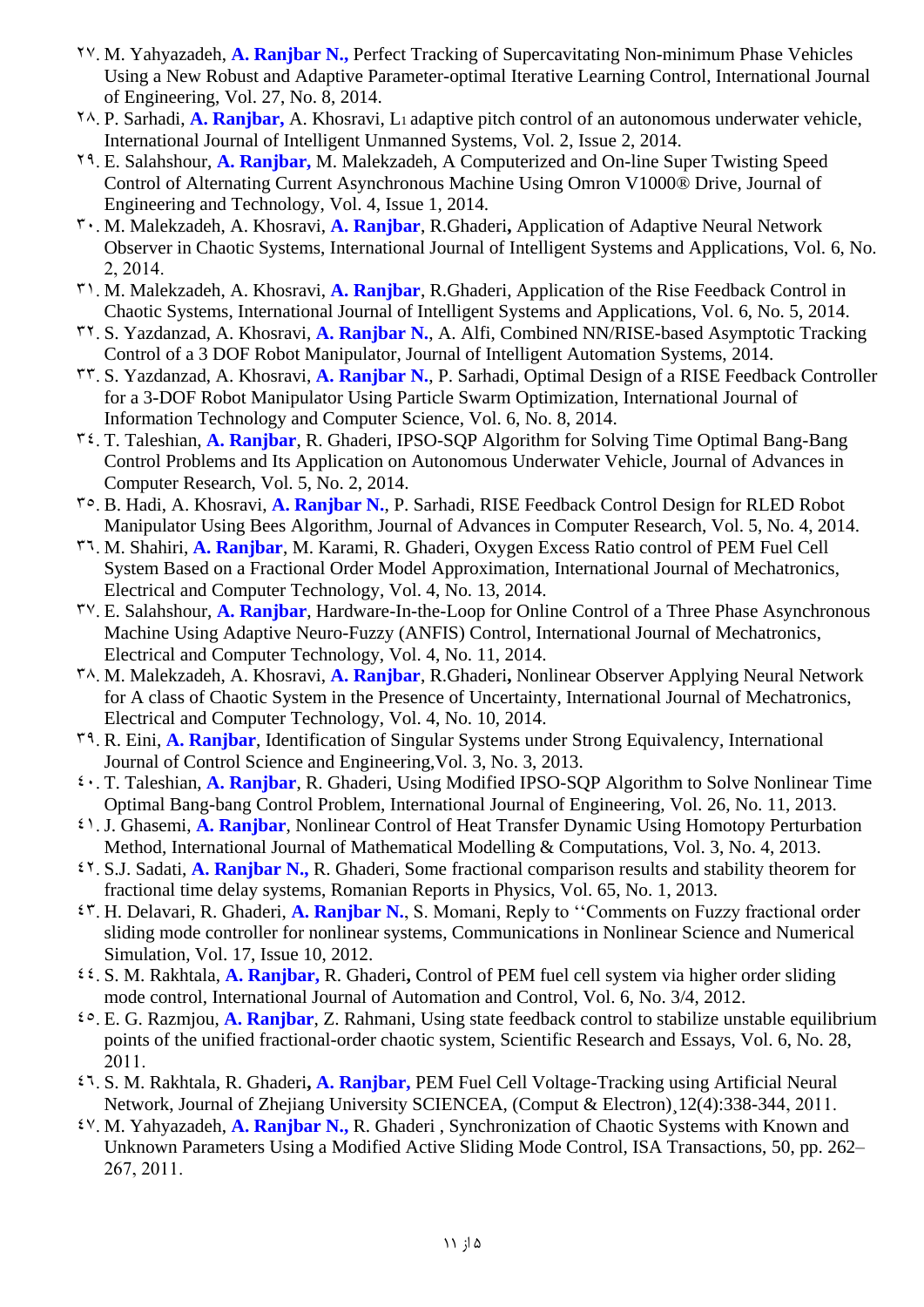- 48. S.H. Hosseinnia a, R. Ghaderi, **A. Ranjbar N.,** M. Mahmoudiana, S. Momanic, Sliding mode synchronization of an uncertain fractional order chaotic system, Computers and Mathematics with Applications, No. 59, (1643-1637), 2010.
- 49. M. Shahiri, R. Ghaderi, **A. Ranjbar N.,** S.H. Hosseinnia, S. Momani, Chaotic fractional-order Coullet system: Synchronization and control approach, Communications in Nonlinear Science and Numerical Simulation, Issue 3, Volume 15, March 2010.
- 50. H. Delavari, **A. N. Ranjbar**, R. Ghaderi, S. Momani, Fuzzy fractional order sliding mode controller for nonlinear systems, Commun Nonlinear Sci Numer Simulat., pages 963-978, 2010.
- 51. H. Delavari, **A. N. Ranjbar**, R. Ghaderi, S. Momani, Fractional order control of a coupled tank, Nonlinear Dyn. DOI 10.1007/s11071.
- 52. D. Baleanu, S. J. Sadati, R. Ghaderi, A. Ranjbar, T. Abdeljawad, F. Jarad, Razumikhin Stability Theorem for Fractional Systems with Delay, Abstract and Applied Analysis, Hindawi Publishing Corporation, Article ID 124812, doi:10.1155/2010/124812, T136, April 2010.
- 53. M. Shahiri T., **A. Ranjbar N.**, R. Ghaderi, S. H. Hosseinnia, S. Momani, Adaptive Control of Chaotic Fractional-Order Coullet System; Synchronization and control approach, Nonlinear Science and Numerical Simulation, Volume 15, Issue 3, pp. 665-674, March 2010.
- 54. Y. Heidari, **A. Ranjbar**, H. Ali Shayanfar, S. Salehi, Robust Control of DC Motor Using Fuzzy Sliding Mode Control with Fractional PID Compensator, Journal of Mathematics and Computer Science, TJMCS, Vol. 1, No.4, 238-246, 2010.
- 55. E. G. Razmjou, **A. Ranjbar,** M. Hosseini, Parameter Identification and Synchronization of a Rotational Mechanical System with a Centrifugal Governor, International Review of Automatic Control (IREACO), Vol. 3, No. 6, 701-709, 2010.
- 56. S. J. Sadati, D. Baleanu, **A. Ranjbar,** R. Ghaderi,T. Abdeljawad, Mittag-Leffler Stability Theorem for Fractional Order Nonlinear System with Delay, Abstract and Applied Analysis, Hindawi Publishing Corporation, Article ID 108651, doi:10.1155/2010/108651, 7 pages, 2010.
- 57. M. Zolfaghari, R. Ghaderi, A. SheikholEslami, **A. Ranjbar N.**, S.H. Hosseinnia, S, Momani, H. Delavari, J. Sadati, Application of Enhanced Homotopy Perturbation Method to solve Fractional Order Bagley -Torvik Differential Equation, *Phisica Scripta*, No. T136, 12 Oct. 2009.
- 58. E. Naseri, R. Ghaderi, **A. Ranjbar N**., J. Sadati, M. Mahmoudian, S.H. Hosseinnia, S. Momani, Solving Linear Fractional-Order Differential Equations via Enhanced Homotopy Perturbation Method, *Phisica Scripta*, No. T136, 12 Oct. 2009.
- 59. H. Delavari, **A. Ranjbar N.,** S. Minagar, Artificial Intelligent Controller for a DC Motor, Communications in Computer and Information Science, Part 2, Volume 6, pp. 842–846, 2009.
- 60. **A.N. Ranjbar**, S.H. Hosein Nia, H. Soltani, J. Ghasemi, A Solution of Riccati Nonlinear Differential Equation Using Enhanced Homotopy Perturbation Method (EHPM), International Journal of Engineering, No. 21Apr. 2008.
- 61. S.H. Hosseinnia, **A. Ranjbar**, D.D. Ganji, H. Soltani, J. Ghasemi, Homotopy Perturbation based Linearization of nonlinear Heat Transfer Dynamic, *Journal of Applied Mathematics and Computing*, JAMC, Numbers 1-2, Volume 29, pp. 163-176, July 2008.
- 62. **A. Ranjbar**, S.D. Hart, B.E. Mulhall, DC Machine Characterization Using Genetic Algorithm, Journal of Simulation in Engineering, Babol Uinv. Of Technology, Vol. 1, 2008.
- 63. S.H. Hosseinnia, **A. Ranjbar**, S. Momani, Using Enhanced Homotopy Perturbation Method in Fractional Differential Equation via Deforming the Linear Part, *Computers and Mathematics with Applications,* 56 (2008) 3138-3149.
- 64. S.H. Hosein Nia, **A.N. Ranjbar**, D.D. Ganji, H. Soltani, J. Ghasemi, Maintaining the stability of nonlinear differential equations by the enhancement of HPM, Letters A (2008), doi:10.1016/j.physleta. 2007.12.054, Physics Letters A.
- 65. F. Abdous, R. Ghaderi, **A. Ranjbar**, S.H. Hosseinnia, H. Soltani, J. Ghasemi, Asymptotical Time Response of Time Varying State Space Dynamic Using Homotopy Perturbation Method, Journal of Applied Mathematics and Computing, DOI 10.1007/s12190-008-0198-1, 2008.
- 66. S.H. Hosseinnia, **A. Ranjbar**, D. D. Ganji, H. Soltani, J. Ghasemi, Selection of Stabilizable Linear Part of HPM Using a Linearization Based Technique, Physica Scripta, 78 (2008) 025002 (10pp).
- 67. **A. Ranjbar**, S.H. Hossein-Nia, Neural Network Based Evaluation of Dawson Integral: An Engineering Approach, International Journal Nonlinear Dynamics in Engineering and science, 1(1) (2008) 67-78.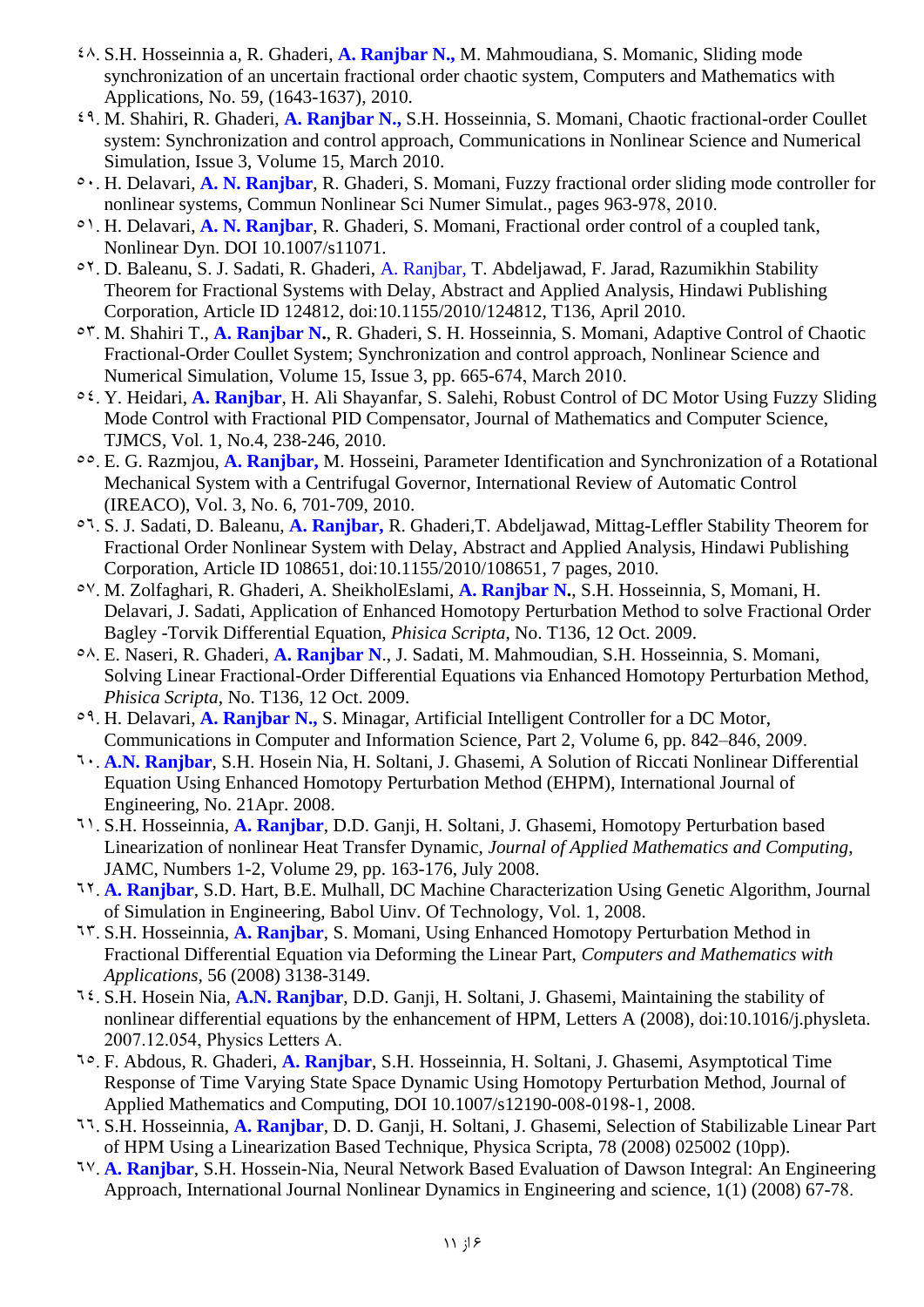- 68. S.H. Hossein-Nia, **A. Ranjbar**, H. Soltani, J. Ghasemi, Effect of the Initial Approximation on Stability and Convergence in Homotopy Perturbation Method, International Journal Nonlinear Dynamics in Engineering and science, 1(1) (2008) 79-98.
- 69. A. Ebrahimzadeh and **A. Ranjbar,** An Intelligent Digital Signal Type Recognizer, International Journal of Tomography & Statistics,, Vol. 8, No. W08, Winter 2008;
- 70. **A. Ranjbar N.**, D.D. Ganji, M. Naghipour, A. Barari, Solution of nonlinear oscillator differential equations using a variational iteration method, Journal of Physics, doi:10.1088/1742-6596/96/1/012084, 2008.
- 71. **A. Ranjbar N.,** N. Haghparast, M. Miansari, D.D. Ganji, Application of homotopy perturbation method to the pipe flow of a fourth grade fluid, Journal of Physics, doi:10.1088/1742- 6596/96/1/012079, 2008.
- 72. A. Ebrahimzadeh, and **A. Ranjbar**, Intelligent digital signal type identification, Journal of Engineering Applications of Artificial Intelligence (EAAI), 2007.

## *B. Conference Papers* :

1. M. Vahedpour, **A. Ranjbar**, H. A. Kholerdi, Comparison between Performance of Conventional, Fuzzy and Fractional Order PID Controllers in Practical Speed Control of Induction Motor, IEEE-2015, 2nd International Conference on Knowledge-Based Engineering and Innovation (KBEI), November 5-6, 2015, Tehran. 2. **A. Ranjbar**, H. A. Kholerdi, Robust Speed Control of Induction Machine Using Synergetic Controller,

IEEE-2015, 2nd International Conference on Knowledge-Based Engineering and Innovation (KBEI), November 5-6, 2015, Tehran.

3. B. Yeganegi, **A. Ranjbar**, J. Sadati, Sensor-less Control of Nonlinear Systems in Brunovsky Form Using Super-twisting Differentiator, IEEE-2015, 2nd International Conference on Knowledge-Based Engineering and Innovation (KBEI), November 5-6, 2015, Tehran.

4. **A. Ranjbar**, H. A. Kholerdi, Intelligent practical modeling of three-phase induction machine, The 7th International Conference on Information and Knowledge Technology )IKT2015(, 26-28 May, Urmia (Iran). 5. B. Hadi, **A. Ranjbar**, M. Yazdanzad, Computer and real time control of three phase induction motor speed using PID fuzzy controller by Omron V1000 drive, The 11th Iranian Conference on Intelligent Systems, 4-6 February 2014, Tehran.

6. J. Sadati, **A. Ranjbar**, R. Ghaderi, Fractional-Order Control of a Nonlinear Time-Delay System: Case Study in Oxygen Regulation in the Heart-Lung Machine, 5th Symposium on Fractional Differentiation and its Applications, 14-17 May 2014, China.

7. T. Taleshian, **A. Ranjbar**, R. Ghaderi, Intelligent Fractional Order Control of an Autonomous Underwater Vehicle Using IPSO-SQP algorithm, 5th Symposium on Fractional Differentiation and its Applications, 14-17 May 2014, China.

8. M. Yahyazadeh, **A. Ranjbar**, R. Ghaderi, Improving Control Performance in Fractional Order Model Reference Adaptive Control Using Co-evolutionary Particle Swarm Optimization (CPSO), 5th Symposium on Fractional Differentiation and its Applications, 14-17 May 2014, China.

9. J. Sadati, **A. Ranjbar**, R. Ghaderi, Stability Region Of Smith-Predictor Based Fractional-Order PID Controller For A Time-Delay System, 5th Symposium on Fractional Differentiation and its Applications, 14-17 May 2014, China.

10. M. Shahiri T., M. Karami, **A. Ranjbar N.,** R. Ghaderi, Estimation of Time delayed system with complex order based Integrator, 9thAsian Control Conference (ASCC2013), 23-26 June 2013, Turkey.

11. A. Pisano, D. Salimbeni, E. Usai, S.M. Rakhtala, **A. Ranjbar N.,** Observer-Based output Feedback Control of a PEM Fuel Cell System by High-Order Sliding Mode Technique, European Control Conference (ECC), 2013, Swiss.

12. M. Malekzadeh, **A. Ranjbar**, H. Azami, Modifying DTM to solve nonlinear oscillatory dynamics, International Conference on Nonlinear Modeling and Optimization, 29-30 August 2012, Amol.

13. S. Minagar, **A. Ranjbar**, R. Ghaderi, Fuzzy Assignment for Multiple MPC Based on Evidence Theory Applied to a PEM Fuel Cell, The 6th Internatinal Conference on Fuzzy Information and Engineering, 25-26 October 2012, Babolsar.

14. T. Taleshian, **A. Ranjbar**, R. Ghaderi, Design of an Optimal Tracking Controller for an Autonomous Underwater Vehicle Using IPSO-SQP Algorithm, Information and knowledge technology (IKT2012), 2012, Babol.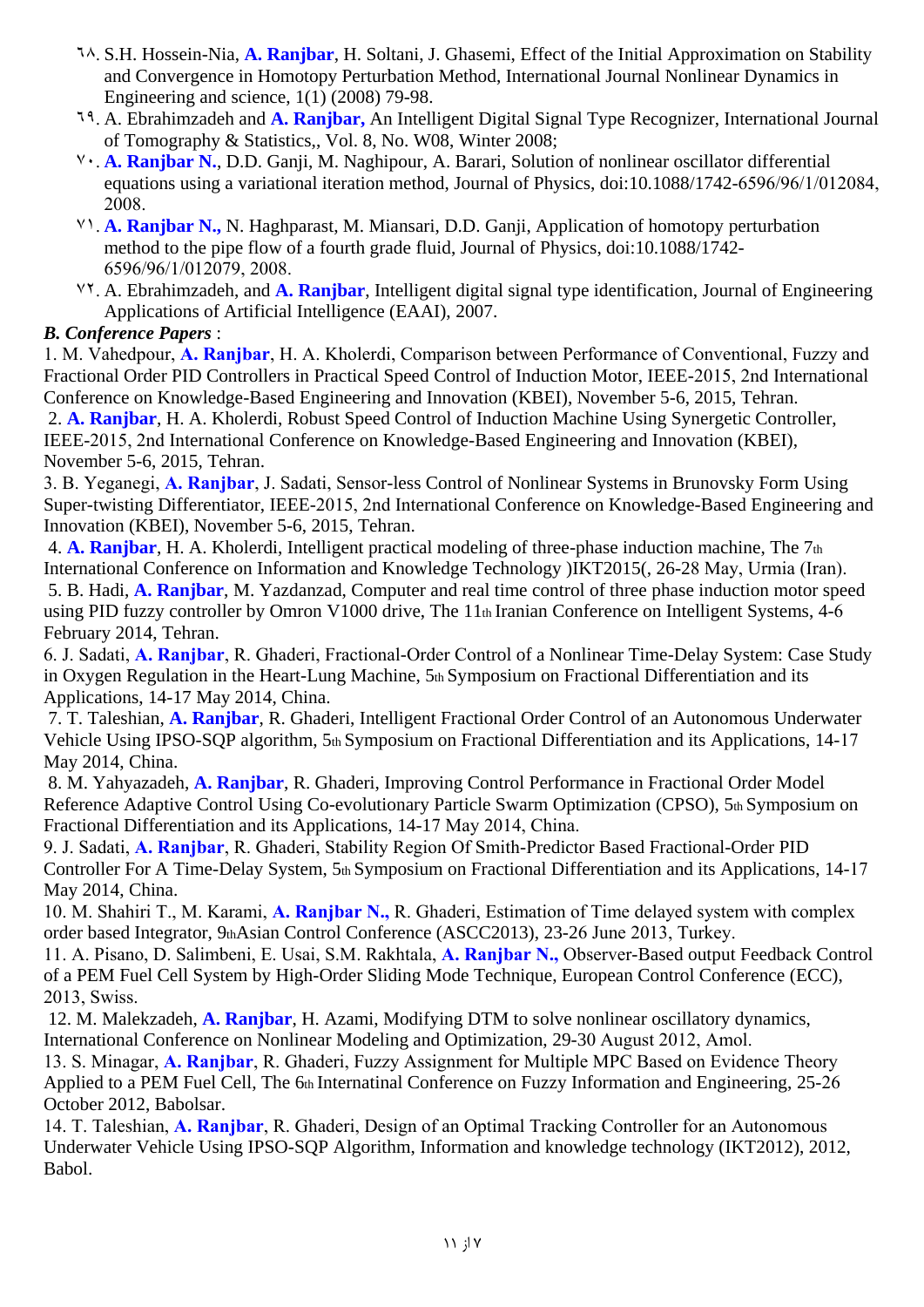15. A. Lari, A. Khosravi, A. Alfi, **A. Ranjbar**, μ-synthesis for teleportation system in presence of uncertainties in time delay and task environment, 20th Iranian Conference on Electrical Engineering (ICEE) 2012, 15-17 May 2012, Tehran.

16. T. Taleshian, **A. Ranjbar**, R. Ghaderi, Optimal control of an autonomous underwater vehicle using IPSO\_SQP algorithm, 2ndInternational Conference on Control, Instrumentation and Automation (ICCIA), 27-29 December 2011, Shiraz.

17. S. Minagar, **A. Ranjbar**, R. Ghaderi, Constrained Model Predictive Control of PEM Fuel Cell with Guaranteed Stability, 2nd International Conference on Control, Instrumentation and Automation (ICCIA), 27-29 December 2011, Shiraz.

18. M. Shahiri T., **A. Ranjbar N.,** R. Ghaderi, M. karami, A hybrid particle swarm optimization and vector fitting based identification algorithm in a time-delayed systems, 2nd International Conference on Control, Instrumentation and Automation (ICCIA), 27-29 December 2011, Shiraz.

19. S. M. Rakhtala, **A. Ranjbar N.,** R. Ghaderi, Prolong the Stack Life of PEM fuel Cell System Via High Order Sliding Mode Control, 2ndInternational Conference on Control, Instrumentation and Automation (ICCIA), 27-29 December 2011, Shiraz.

20. E. G. Razmjou, **A. Ranjbar,** Z. Rahmani, R. Ghaderi, Adaptive Control of Fractional-Order Newton-Leipnik System, 4th IFAC Workshop on Fractional Differentiation and Its Applications, 18-20, Oct., 2010, Badajoz, Spain.

21. E. G. Razmjou, **A. Ranjbar**, Z. Rahmani, R. Ghaderi, Robust Synchronization of the different fractional order unified chaotic systems, 4th IFAC Workshop on Fractional Differentiation and Its Applications, 18-20, Oct., 2010, Badajoz, Spain.

22. M. Shahiri T., **A. Ranjbar**, R. Ghaderi, M. Karami, S.H. Hoseinnia, Adaptive Backstepping Chaos Synchronization of Fractional order Coullet Systems with Mismatched Parameters, 4th IFAC Workshop on Fractional Differentiation and Its Applications, 18-20, Oct., 2010, Badajoz, Spain.

23. F. Abdous, **A. Ranjbar**, S. H. Hossein-Nia, Chaos Control of Voltage Fluctuations in DC Arc Furnaces Using Feedback Linearization, Second International Conference on Electrical Engineering, 25-26 March 2008 University of Engineering and Technology, Lahore )Pakistan(.

24. J. Ghasemi, **A. Ranjbar N.**, A. Afzalian, Synchronization in the Genesio-Tesi and Coullet Systems Using the Sliding Mode Control, International Journal of Engineering (IJE), Volume(4): Issue(1), 2010. 25. M. Shahiri, R. Ghaderi, **A. Ranjbar N.,** S.H. Hosseinnia, S. Momani, Chaotic fractional-order Coullet system: Synchronization and control approach, Communications in Nonlinear Science and Numerical Simulation, Volume 15, Issue 3, pp. 665-674, March 2010.

26. M. Shahiri, **A. Ranjbar**, R. Ghaderi, S.H. Hoseinnia, S. Momani, Synchronization of chaotic fractionalorder Coullet system via ASMC, ICCSA 2009.

27. S. M. Rakhtala, R. Ghaderi, **A**. **Ranjbar,** Fadaeian, T.; Nabavi niaki, Ali; Current stabilization in fuel cell/battery hybrid system using fuzzy-based controller, Electrical Power & Energy Conference (EPEC), 2009 IEEE, Page(s): 1 – 6, 2009.

28. F. Abdous, **A. Ranjbar N.,** S. H. Hosein Nia, A. Sheikhol Eslami, The Hopf Bifurcation Control in Internet Congestion Control System, 2nd International Conference on Electrical Engineering, ICEE2008, May 25-26, 2008, Lahore (Pakistan).

29. H. Delavari, **A. Ranjbar,** R. Ghaderi, S. Momani, Fractional Sliding Mode Control for Synchronization of Chaotic Systems, 3rd IFAC Workshop on Fractional Differentiation and its Applications, 5 – 7, Nov. 2008, Ankara, Turkey.

30. M. Shahiri T., **A. Ranjbar N.,** R. Ghaderi, S. H. Hosseinnia, Control and Synchronization of Chaotic Fractional-Order Coullet System via Active Controller, 3rd IFAC Workshop on Fractional Differentiation and its Applications, 5–7 Nov. 2008, Ankara, Turkey.

31. H. Hosseinnia, R. Ghaderi, **A. Ranjbar, N.,** M. Mahmoudian, Synchronization of Uncertain Fractional-Order Duffing-Holmes Chaotic System Via Sliding Mode Control , 3rd IFAC Workshop on Fractional Differentiation and its Applications,  $5 - 7$ , Nov. 2008, Ankara, Turkey.

32. H. Delavari, **A. Ranjbar N.,** R. Ghaderi, E. Salehi , Robust Fractional Sliding Mode Control for a Coupled Tank, 3rd IFAC Workshop on Fractional Differentiation and its Applications, 5–7, Nov. 2008, Ankara, Turkey. 33. M. Shahiri, T., **A. Ranjbar N.,** S. H. Hosseinnia, R. Ghaderi, S. Momani, Projective Synchronization of Oscillation and Chaos in Fractional-Order Anti-Controlled Rigid Body System, International workshop on New Trends in science and Technology, 3 - 4 Nov., Nov. 2008, Ankara, Turkey.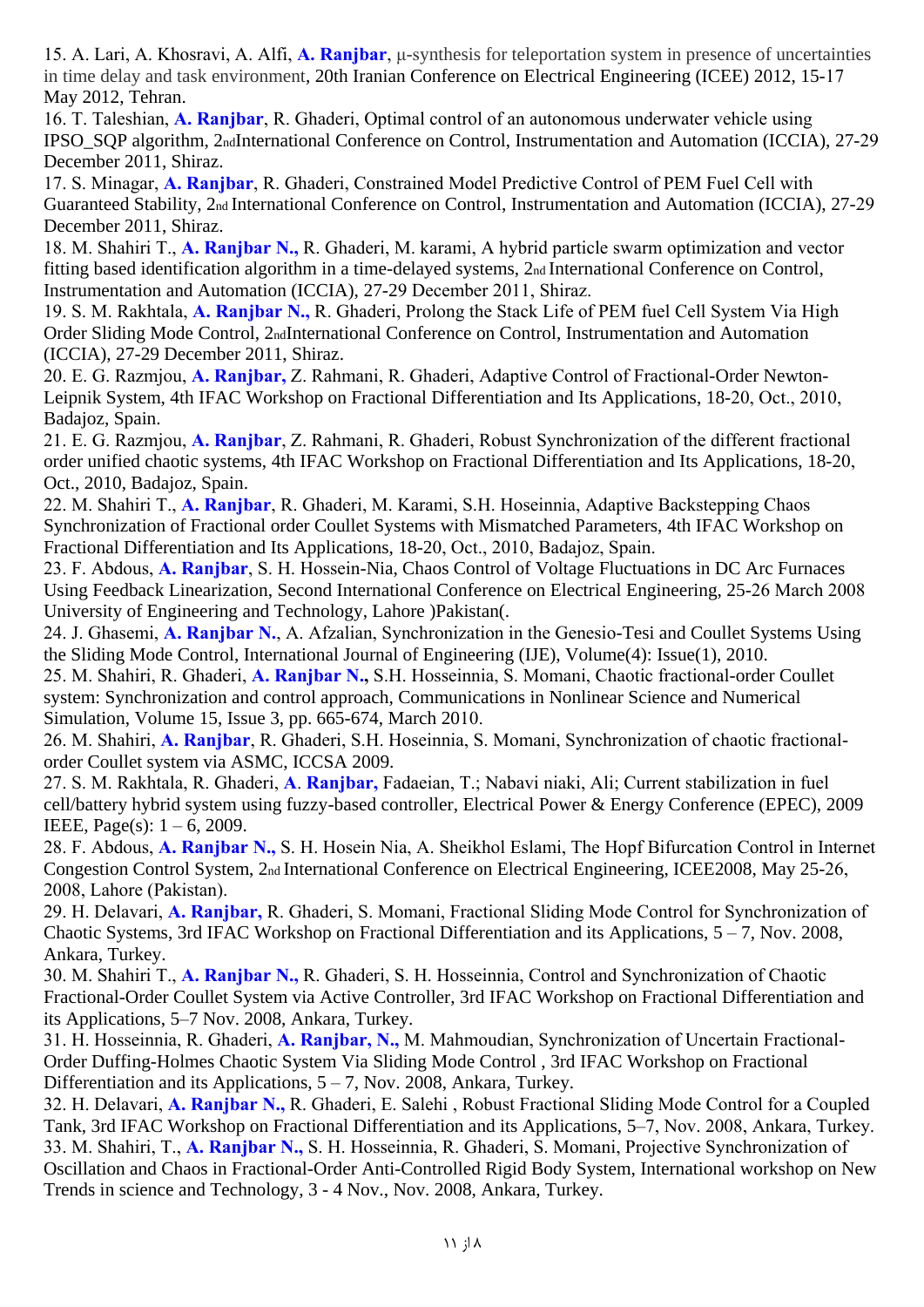34. S. J. Sadati, **A. Ranjbar N.,** S.H. Hosseinnia, R. Ghaderi, S. Momani, Bifurcation Analysis, Parameter Identification and Synchronization of Fractional-Order Newton-Leipnik System using Adaptive Control, International workshop on New Trends in science and Technology, 3 - 4 Nov., Nov. 2008, Ankara, Turkey. 35. F. Abdous, **A. Ranjbar**, S. H. Hossein-Nia, The Hopf Bifurcation Control in Internet Congestion Control System, Second International Conference on Electrical Engineering 25-26 March 2008 University of Engineering and Technology, Lahore (Pakistan).

36. F. Abdous, **A. Ranjbar**, S. H. Hossein-Nia, Stabilizing the Hopf Bifurcation Using Time-delay Feedback Control in the Network Congestion, International workshop on signal processing and its applications (WOSPA2008) 18 – 20 March 2008, University of Sharjah, Sharjah.

37. S.H. Hosseinnia, R. Ghaderi, **A. Ranjbar N**., J. Sadati, S. Momani, Designation of an adaptive PID controller to synchronize fractional –order hard spring Φ6-van der pol oscillator, Third IFAC workshop on Fractional differentiation and its applications, 5-7 Nov. 2008.

38. S. H. Hosseinnia, R. Ghaderi, **A. Ranjbar N**., J. Sadati, S. Momani, Synchronization of fractional chaotic system via fractional-order adaptive controller, Third IFAC workshop on Fractional differentiation and its applications, 5-7 Nov. 2008.

39. S. H. Hosseinnia, R. Ghaderi, **A. Ranjbar N**., F. Abdous, S. Momani, Fractional Order Controller in Combination with state feedback controller to stabilize chaotic systems, Third IFAC workshop on Fractional differentiation and its applications, 5-7 Nov. 2008.

40. E. Naseri, R. Ghaderi, **A. Ranjbar N.**, S.H. Hosseinnia, M. Mahmoudian, S. Momani, Bifurcation Analysis and Sliding Mode Control of Ziegler's Pendulum, International workshop on New Trends in science and Technology, Ankara, Turkey,3-4 Nov. 2008.

41. M. Zolfaghari, R. Ghaderi, **A. Ranjbar N**., S.H. Hosseinnia, S. Momani, Solution of fractional order Bagley-Torvik differential equation using enhanced homotopy perturbation method, Third IFAC workshop on Fractional differentiation and its applications, 5-7 Nov. 2008.

42. E. Naseri, R. Ghaderi, **A. Ranjbar N**., M. Mahmoudian, S.H. Hosseinnia, S. Momani, Application of enhanced homotopy perturbation method for solving linear fractional differential equations, Third IFAC workshop on Fractional differentiation and its applications, 5-7 Nov. 2008.

43. J. Ghasemi, **A. Ranjbar N**, M. R. Karami mollaei, S.H. Hosseinnia, H. EsHaghtabar, Synchronization of Genesio-Tesi and Coullet Systems Using a Sliding Mode Control, International workshop on New Trends in science and Technology, Ankara, Turkey, 3-4 Nov. 2008.

44. F. Abdous, **A. Ranjbar N**., R. Ghaderi, S.H. Hosseinnia, Takagi-Sugeno Fuzzy Control of Hopf Bifurcation in the Internet Congestion Control System, International workshop on New Trends in science and Technology, Ankara, Turkey, 3-4 Nov. 2008.

45. H. Delavari, **A. Ranjbar N.**, Robust Intelligent Control of Coupled Tanks, Proceedings of the 9th WSEAS International Conference on AUTOMATIC CONTROL, MODELLING & SIMULATION, May 27-29, 2007, Istanbul, Turkey.

46. H. Delavari, **A. Ranjbar N.**, Genetic-based Fuzzy Sliding Mode Control of an Interconnected Twin-Tanks, The International Conference on "Computer as a Tool", Sep. 9-12 2007, Warsaw, Poland.

.47 سارا میناگر**، ا. رنجبر نوعي**، طراحی بهینه ساختار تجهیزات در شبکه های فیبر نوری به کمک الگوریتم ژنتیکی، مجله مدلسازی و روشهای عددی در سیستمهای مهندسی )دانشگاه صنعتی بابل(، شماره ،2 مهر ماه ،86 بابل، ایران. .48 سیدحسن حسیننیاکانی**، ابولفضل رنجبر**، کنترل غیرخطی سیستم آشوب لورنز، کنفرانس ملی برق نجف آباد .1386 .49 سیدحسن حسیننیاکانی، **ابولفضل رنجبر**، کنترل آشوب مدل لورنز به روش خطی سازی فیدبک مقاوم، کنفرانس ملی برق نجف آباد .1386 .50 فرزاد عبدوس، **ابولفضل رنجبر**، سیدحسن حسیننیاکانی، کنترل بحران هاپف در سیستم کنترل ازدحام شبکه اینترنت به روش فیدبک تاخیر دار، کنفرانس ملی برق نجف آباد .1386 .51 فرزاد عبدوس، **ابولفضل رنجبر**، سیدحسن حسیننیاکانی، کنترل آشوب نوسانات ولتاژ در کوره قوس الکتریک جریان

مستقیم به روش خطی سازی فیدبک، کنفرانس ملی برق نجف آباد .1386 .52 م.اقتداری**، ا. رنجبر نوعي،** کنترل مقاوم موتور القائی اشباع پذیر نسبت به تغییرات بار، International nd22 .1385 آبان ،تهران ،Power System Conference, PSC 2007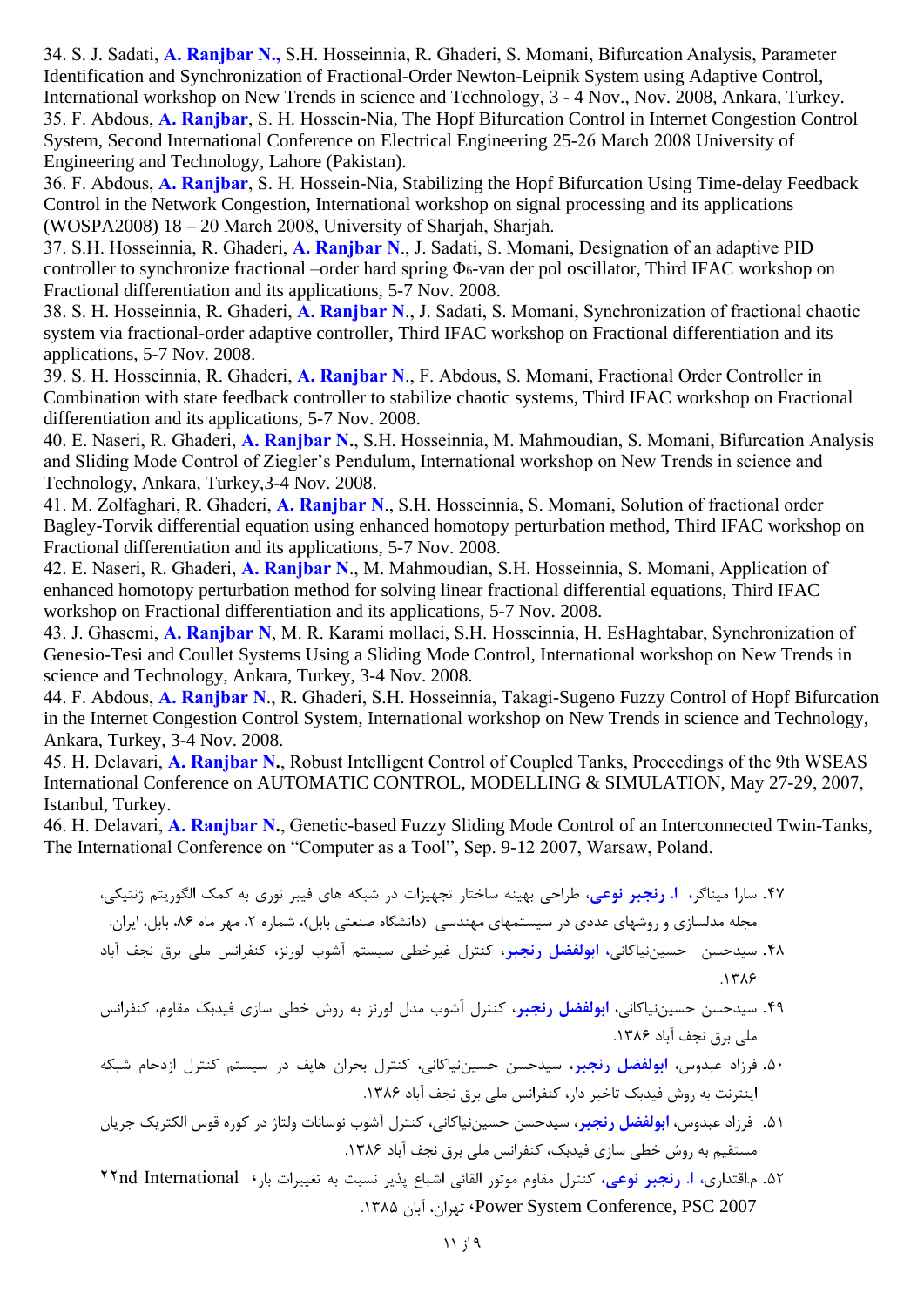- .53 ج.قاسمی، ر. قادری**، ا. رنجبرنوعي**، ترکیب شبکه های عصبی خود سازمانده و بازگشتی المن برای تشخیص راستای ارزش دلار نسبت به یورو، 07'IDMC کنفرانس Data Mining، دانشگاه امیر کبیر، تهران، Nov. 2007 .۲۱-۲۰.
- .54 ج.قاسمی، ر. قادری**، ا. رنجبرنوعي**، کالسه بندی دانه های شن و ماسه از روی تصاویر دیجیتاالی باا اساتفاده از ترکیاب نتاای کلاسه بندی روی ابعاد مجزا، 07'IDMC کنفرانس Data Mining، دانشگاه امیر کبیر، تهران، Nov. 2007 .۲۱-۲۰.
- ۵۵. ج.قاسمی، ر. قادری، **ا. رنجبرنوعی**، کلاسه بندی نرم با استفاده از خوشه بندی و تئوری ترکیب باورها سـومین کنفـرانس بـین المللی فناوری اطالعات و دانش 2007 IKT، دانشگاه فردوسی مشهد 2007 .Nov .20-21
- .56 م. رضانژاد، م. درگاهی**، ا. رنجبر نوعي،** پایدار سازی سیستم تعلیق مغناطیسی، کنفارانس ملای مهندسای بارق2008NEEC، دانشگاه آزاد نجف آباد، 16-15 اسفند .86
- .57 م. رضانژاد، م. درگاهی**، ا. رنجبر نوعي،** کنترل کنورتور بوک بوست با استفاده از مدل میاانگین فااای حالات، کنفارانس ملای مهندسی برق2008NEEC، دانشگاه آزاد نجف آباد، 16-15 اسفند .86
- ۵۸. هـادی دلاوری، ا. **رنجبــر نــوعی**، طراحـی کنتـرل کننــده مقـاوم بهینــه بـرای بـویلر نیروگــاه، کنفـرانس ملــی مهندســی برق2008NEEC، دانشگاه آزاد نجف آباد، 16-15 اسفند .86
- ۵۹. م.اقتداری ب، **ا. رنجبر نوعی،** طراحی رویتگر جریان مقاوم در برابر تغییرات بار، کنفرانس ملی مهندسـی بـرق2008NEEC، دانشگاه آزاد نجف آباد، 16-15 اسفند .86
- .60 م.اقتداری ب،. **ا. رنجبر نوعي،** تعقیب فرمان سرعت در موتور القائی کنترل شده با کنترل کننده مد لغزشی و با در نظر گارفتن امان اشباع موتور، کنفرانس ملی مهندسی برق2008NEEC، دانشگاه آزاد نجف آباد، 16-15 اسفند .86
- .61 ف. عبدوس**، ا. رنجبر نوعي**، ر. قادری، ع. شیخ االسالمی، ح. حسین نیاا، کنتارل نوساانات ماد محلای توسال کنتارل کنناده دینامیک توان به روش سوئیچ زنی مدلغزشی، هفدهمین کنفرانس مهندسی برق ایران، دانشگاه علم و صنعت ایران، ۱۳۸۸.
- .62 ف. عبدوس، ع. نبوی،**ا. رنجبر نوعي**، ر. قادری،ر. احمدی، ارائه استراتژی بهبود یافته برای سوئیچ زنی کنترل کنناده دینامیاک توان در مسائل پخش بار و پیاده سازی آن توسط منطق فازی، بیست و چهارمین کنفرانس بین المللی برق، ۲۰۰۹.
	- Chapter in Book
		- 1. S.H. Hosseinnia, R. Ghaderi, **A. Ranjbar N**., F. Abdous, S. Momani, Control of Chaos via Fractional-Order State Feedback Controller, Chapter in Book *New Trends in Nanotechnology and Fractional Calculus Applications*, Springer, 1st Edition., XI, 531 p., Hardcover, ISBN: 978-90-481-3292-8, DOI 10.1007/978-90-481-3293-5 46, 2010.
		- 2. S.H. Hosseinnia, R. Ghaderi, **A. Ranjbar N.**, J. Sadati, S. Momani, Fractional-Order Adaptive Synchronization of Chaos, *New Trends in Nanotechnology and Fractional Calculus Applications*, Springer, 1st Edition., XI, 531 p., Hardcover, ISBN: 978-90-481-3292-8, DOI 10.1007/978-90-481-3293-5 46, 2010.
		- 3. M. Mahmoudian, R. Ghaderi, **A. Ranjbar N.**, J. Sadati, S.H. Hosseinnia and S. Momani;, Synchronization of fractional-order chaotic system via adaptive PID controller, chapter in book: Baleanu, Dumitru; Guvenc, Ziya B.; Machado, J.A. Tenreiro (Eds.), *New Trends in Nanotechnology and Fractional Calculus Applications*, Springer, 1st Edition., XI, 531 p., Hardcover, ISBN: 978-90-481-3292-8, DOI 10.1007/978-90-481-3293-5 46, 2010.
		- 4. S.H. Hosseinnia, R. Ghaderi, **A. Ranjbar N.**, J. Sadati, S. Momani, Adaptive Control of Hard Spring  $\Phi^6$  - Van Der Pol Oscillator, *New Trends in Nanotechnology and Fractional Calculus Applications*, Springer, Springer, 1st Edition., XI, 531 p., Hardcover, ISBN: 978-90-481-3292- 8, DOI 10.1007/978-90-481-3293-5 46, 2010.
		- 5. H. Delavari, R. Ghaderi, **A. N. Ranjbar** and S. Momani, Synchronization of chaotic nonlinear Gyros using fractional order controller, chapter in book: Baleanu, Dumitru; Guvenc, Ziya B.; Machado, J.A. Tenreiro (Eds.), *New Trends in Nanotechnology and Fractional Calculus Applications*, Springer, 1st Edition., XI, 531 p., Hardcover, ISBN: 978-90-481-3292-8, DOI 10.1007/978-90-481-3293-5 46, 2010.
		- 6. S.H. Hosseinnia, R. Ghaderi, **A. N. Ranjbar,** J. Sadati and S. Momani, Synchronization of Gyro systems via fractional-order adaptive controller, chapter in book: Baleanu, Dumitru; Guvenc, Ziya B.; Machado, J.A. Tenreiro (Eds.), *New Trends in Nanotechnology and Fractional Calculus Applications*, Springer,1st Edition., XI, 531 p., Hardcover, ISBN: 978-90- 481-3292-8, DOI 10.1007/978-90-481-3293-5 46, 2010.